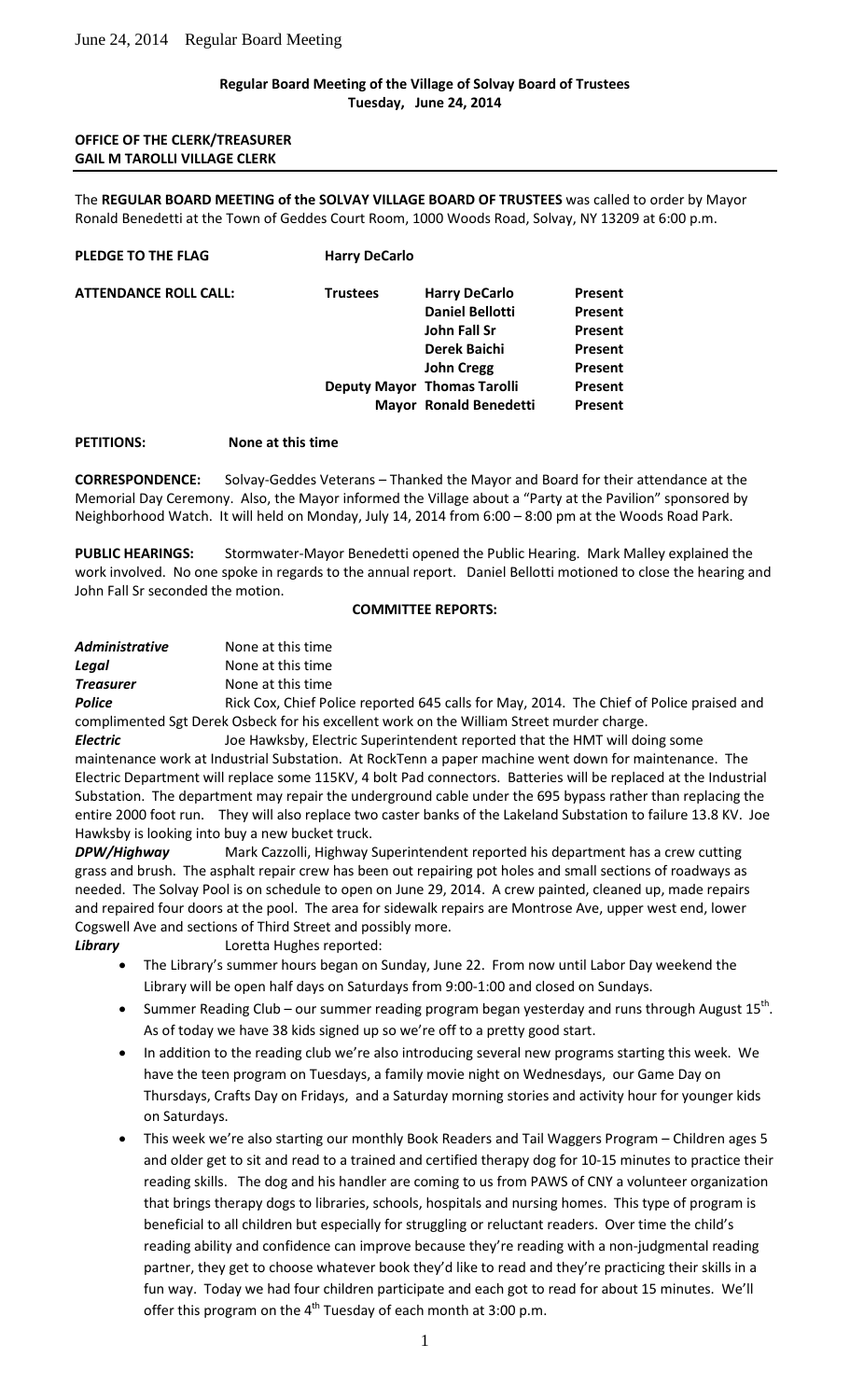• Tomorrow for our first family movie we'll be showing the new "The Lego Movie" starting at 6:00 p.m. in the Community Room.

# **Library Staff**

We received a couple written Visitor Satisfaction Forms over the past month from patrons giving us feedback about their experience at the Library. Both were very complimentary with a lot of positive comments. One in particular was especially complimentary of one of our Clerks, Brian Rowlands. Brian assists patrons who request help using computers, scanners, Kindles, etc. and this particular patron credits Brian with helping him get a job at the VA Hospital. He said his assistance was instrumental in helping him get the job.

**AYES: 7 NAYES: 0 MOTION CARRIED**

**Codes** Trustee Tarolli reported the Board will be voting on new licensing fees. **Stormwater** None at this time

**RESOLUTIONS:**

1. Authorization from the Board of Trustees to approve the minutes from the May 27, 2014 Regular Board Meeting and the Reading of the Minutes be herewith dispensed.

| <b>MOTION:</b> | <b>Daniel Bellotti</b> |               |   |  |
|----------------|------------------------|---------------|---|--|
| <b>SECOND:</b> | Derek Baichi           |               |   |  |
| AYES:          |                        | <b>NAYES:</b> | O |  |

2. Authorization from the Board of Trustees to pay C&S Engineers \$85.00 for services rendered for 4/1/14 – 4/30/14. ( Invoice 0146052)

| <b>MOTION:</b> | John Fall Sr |                        |                       |
|----------------|--------------|------------------------|-----------------------|
| <b>SECOND:</b> |              | <b>Daniel Bellotti</b> |                       |
| AYES:          |              | <b>NAYES:</b>          | <b>MOTION CARRIED</b> |

3. Authorization from the Board of Trustees to pay C&S Engineers \$637.50 for services rendered for 3/1/14-3/31/14. ( Invoice 0145606 which was tabled from the April 22, 2014 Board Meeting)  **MOTION: SECOND:**

**AYES: NAYES: MOTION CARRIED This resolution was to be deleted. Withdrawn by sponsor.**

4. Authorization from the Board of Trustees to pay C&S Engineers \$7500.42 for services rendered for 5/1/14 through 5/31/14. (Invoices 0146411, 0146412, 0146413, 0146414, 0146415, 0146417). **MOTION: Daniel Bellotti SECOND: Thomas Tarolli**

|                                  | 5. Authorization from the Board of Trustees to approve the Budget Modifications: |
|----------------------------------|----------------------------------------------------------------------------------|
| <b>MOTION:</b><br><b>SECOND:</b> | <b>John Cregg</b><br><b>Thomas Tarolli</b>                                       |

**AYES: 7 NAYES: 0 MOTION CARRIED**

| AYES: | <b>NAYES:</b> | <b>MOTION CARRIED</b> |
|-------|---------------|-----------------------|
|       |               |                       |

**Village of Solvay General Fund Schedule of Proposed Budget Modifications**

|                |                                   | (as (as<br>modified)<br>Current | proposed          | newly<br>modified<br><b>Budget</b> |
|----------------|-----------------------------------|---------------------------------|-------------------|------------------------------------|
| <b>Account</b> | <b>Title</b>                      | <b>Budget</b>                   | <b>Budget Mod</b> | <b>Amount</b>                      |
| Revenue        |                                   |                                 |                   |                                    |
| 411300A        | <b>Utility Gross Receipts Tax</b> | 26,000                          | 258               | 26,258                             |
| 412550A        | <b>Village Clerk Fees</b>         | 1,134                           | 60                | 1,194                              |
| 415200A        | Police Fees                       | 1,200                           | (116)             | 1,084                              |
| 415600A        | Safety Inspection Fees            | 3,382                           | 125               | 3,507                              |
| 415610A        | Safety Registration Fees          | 1,910                           | 75                | 1,985                              |
| 415890A        | Other Public Safety Income        | 329                             | 500               | 829                                |
| 420010A        | Parks & Recs Fees                 | 450                             | (120)             | 330                                |
| 424010A        | Interest Income on Deposits       | 560                             | 19                | 579                                |
| 424600A        | <b>Internet Commissions</b>       | 12,500                          | (205)             | 12,295                             |
| 425010A        | <b>Business Licenses</b>          | 2,133                           | (50)              | 2,083                              |
| 425550A        | Permits                           | 5,465                           | 115               | 5,580                              |
| 426100A        | Fines & Forfeited Bail            | 92,500                          | (13, 360)         | 79,140                             |
| 428100A        | <b>Contribution From Electric</b> | 360,000                         | 41,728            | 401,728                            |
|                | <b>Total</b>                      | 507,563                         | 29,029            | 536,592                            |

**Expenses**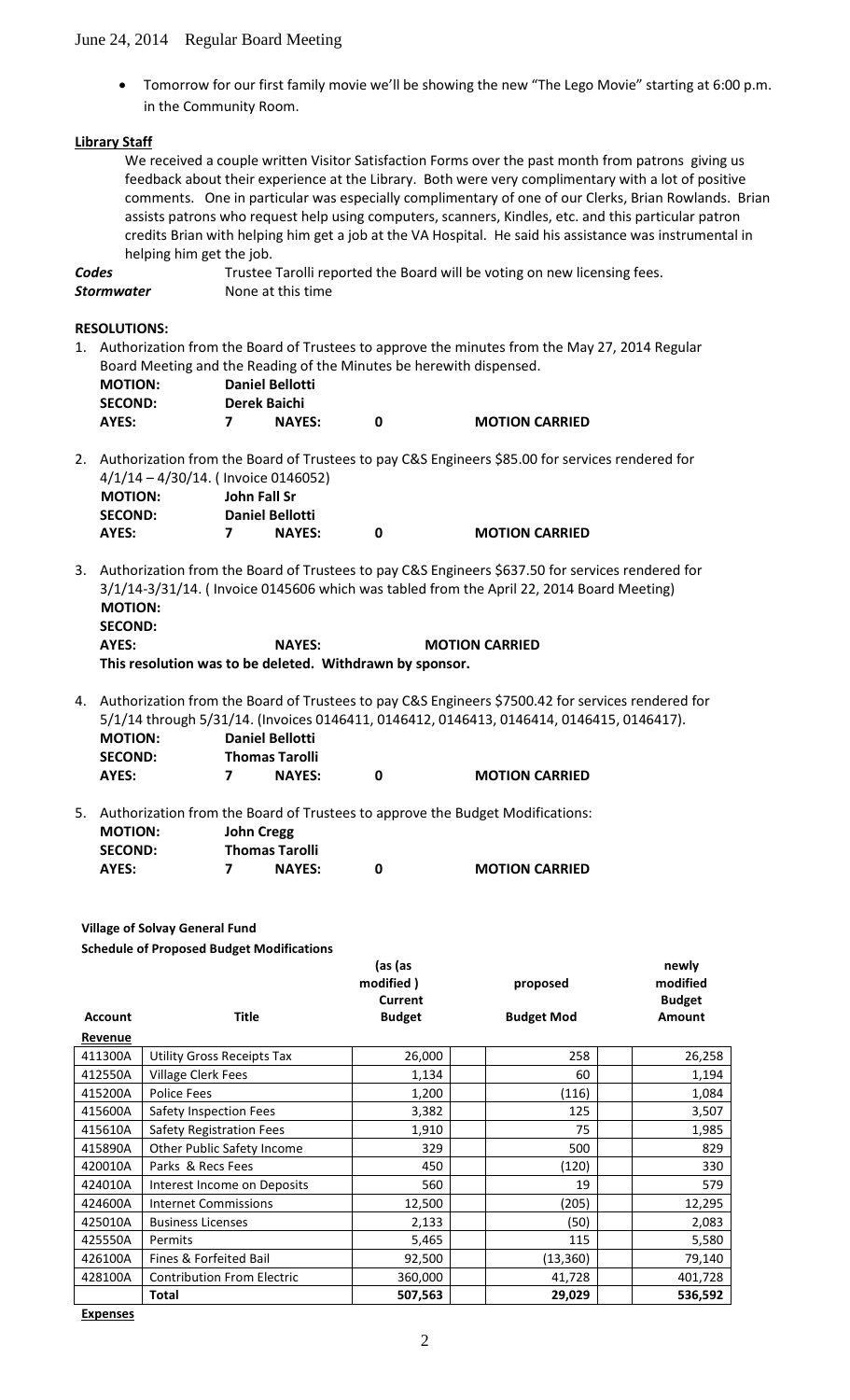| 5312.01 | Police - Vehicle Repairs           | 17,500    | 1,250     | 18,750      |
|---------|------------------------------------|-----------|-----------|-------------|
| 5312.05 | Police - Fuel                      | 44,000    | 1,877     | 45,877      |
|         | Police - Equipment                 |           |           |             |
| 5312.13 | Repairs/Service                    | 2,225     | (431)     | 1,794       |
| 5312.15 | Police - Office Supplies           | 2,242     | (140)     | 2,102       |
| 5312.19 | Police - Misc. Expenses            | 4,500     | (218)     | 4,282       |
| 5312.20 | Police - Telephone Expenses        | 11,240    | (634)     | 10,606      |
| 511101A | Police Justice - Wages             | 67,200    | 1,209     | 68,409      |
| 511102A | Police Justice - Equip             | 3,282     | (1, 182)  | 2,100       |
| 511104A | Police Justice -Other              | 14,000    | 2,011     | 16,011      |
| 512104A | Mayor - Other                      | 3,820     | (52)      | 3,768       |
| 513254A | Treasurer - Other                  | 14,000    | (248)     | 13,752      |
| 514101A | Village Clerk - Wages              | 538       | (538)     | 0           |
| 514204A | Law - Other                        | 65,000    | 2,706     | 67,706      |
| 514404A | Engineer - Other                   | 35,000    | 22,032    | 57,032      |
| 516201A | <b>Building - Wages</b>            | 93,209    | (2,621)   | 90,588      |
| 516204A | Building - Other                   | 46,000    | (2,043)   | 43,957      |
| 516404A | Central Garage - Other             | 50,000    | (4, 110)  | 45,890      |
| 519104A | Insurance                          | 109,263   | (15, 888) | 93,375      |
| 519904A | <b>General Contingent Account</b>  | 177,983   | 52,413    | 230,396     |
| 531201A | Police - Wages                     | 1,115,840 | (12, 812) | 1,103,028   |
| 531202A | Police - Equipment                 | 27,000    | 24,759    | 51,759      |
| 536201A | Code Enforcer - Wages              | 39,377    | (178)     | 39,199      |
| 536204A | Code Enforcer - Other              | 37,500    | 186       | 37,686      |
| 550101A | Street Administrative - Wages      | 68,762    | 788       | 69,550      |
| 550104A | Street Admin - Other               | 6,000     | (205)     | 5,795       |
| 551101A | <b>Street Maintenance - Wages</b>  | 217,766   | (42, 733) | 175,033     |
| 551104A | Street Maintenance - Other         | 164,911   | (39, 032) | 125,879     |
| 551421A | Snow Removal - Wages               | 145,831   | 311       | 146,142     |
| 551422A | Snow Removal - Equip               | 3,833     | (3, 833)  | $\mathbf 0$ |
| 551424A | Snow Removal - Other               | 131,111   | 3,833     | 134,944     |
| 551820A | <b>Street Lighting</b>             |           | 41,728    | 41,728      |
| 571101A | Parks & Recs - Wages               | 60,006    | (813)     | 59,193      |
| 571102A | Parks & Recs - Equip               |           | 9,386     | 9,386       |
| 571104A | Parks & Recs - Other               | 19,000    | (3,420)   | 15,580      |
| 571204A | Pool - Other                       | 10,337    | (3,049)   | 7,288       |
| 575504A | <b>Celebrations &amp; Concerts</b> | 1,959     | 120       | 2,079       |
| 581201A | Sanitary Sewer - Wages             | 29,624    | (812)     | 28,812      |
| 581204A | Sanitary Sewer - Other             | 75,000    | 3,785     | 78,785      |
| 581401A | Storm Sewer - Wages                | 29,345    | 5,505     | 34,850      |
| 581404A | Storm Sewer - Other                | 5,162     | 2,118     | 7,280       |
| 581601A | Refuse Collection - Wages          | 25,113    | (681)     | 24,432      |
| 581604A | Refuse Collection - Other          | 333,305   | 120       | 333,425     |
| 581701A | <b>Street Cleaning - Wages</b>     | 106,377   | (6,938)   | 99,439      |
| 581704A | Street Cleaning - Other            | 6,000     | (557)     | 5,443       |
| 590308A | <b>Social Security</b>             | 156,468   | (3, 841)  | 152,627     |
| 590408A | <b>Workers Comp</b>                | 84,473    | (669)     | 83,804      |
| 590458A | Life Insurance                     | 14,700    | (1,978)   | 12,722      |
| 590558A | Disability Ins                     | 2,000     | (616)     | 1,384       |
| 590608A | Health Insurance                   | 563,966   | (2,970)   | 560,996     |
| 599019A | Interfund Transfer                 | 1,173     | 18,601    | 19,774      |
| 599999A | Contribution to Public Library     | 265,485   | (12, 587) | 252,898     |
|         | <b>Total</b>                       | 4,841,731 | 29,029    | 312,189     |
|         |                                    |           |           |             |

6. Authorization from the Board of Trustees to pay Costello, Cooney & Fearon, PLLC for \$11,148.36 services rendered for the month of May 2014.

| <b>MOTION:</b> | Derek Baichi |                        |  |                       |
|----------------|--------------|------------------------|--|-----------------------|
| <b>SECOND:</b> |              | <b>Daniel Bellotti</b> |  |                       |
| AYES:          |              | <b>NAYES:</b>          |  | <b>MOTION CARRIED</b> |

7. Authorization from the Board of Trustees to pay Ground Effects for \$38,931.00 for services rendered for the completion of express blower application of 8196 S.Y. of EcoBlanket, Village of Solvay Youth Center erosion control and turf establishment and additional cost for establishing turf using specified seed mix. **MOTION: Harry DeCarlo SECOND: John Cregg**

**AYES: 7 NAYES: 0 MOTION CARRIED**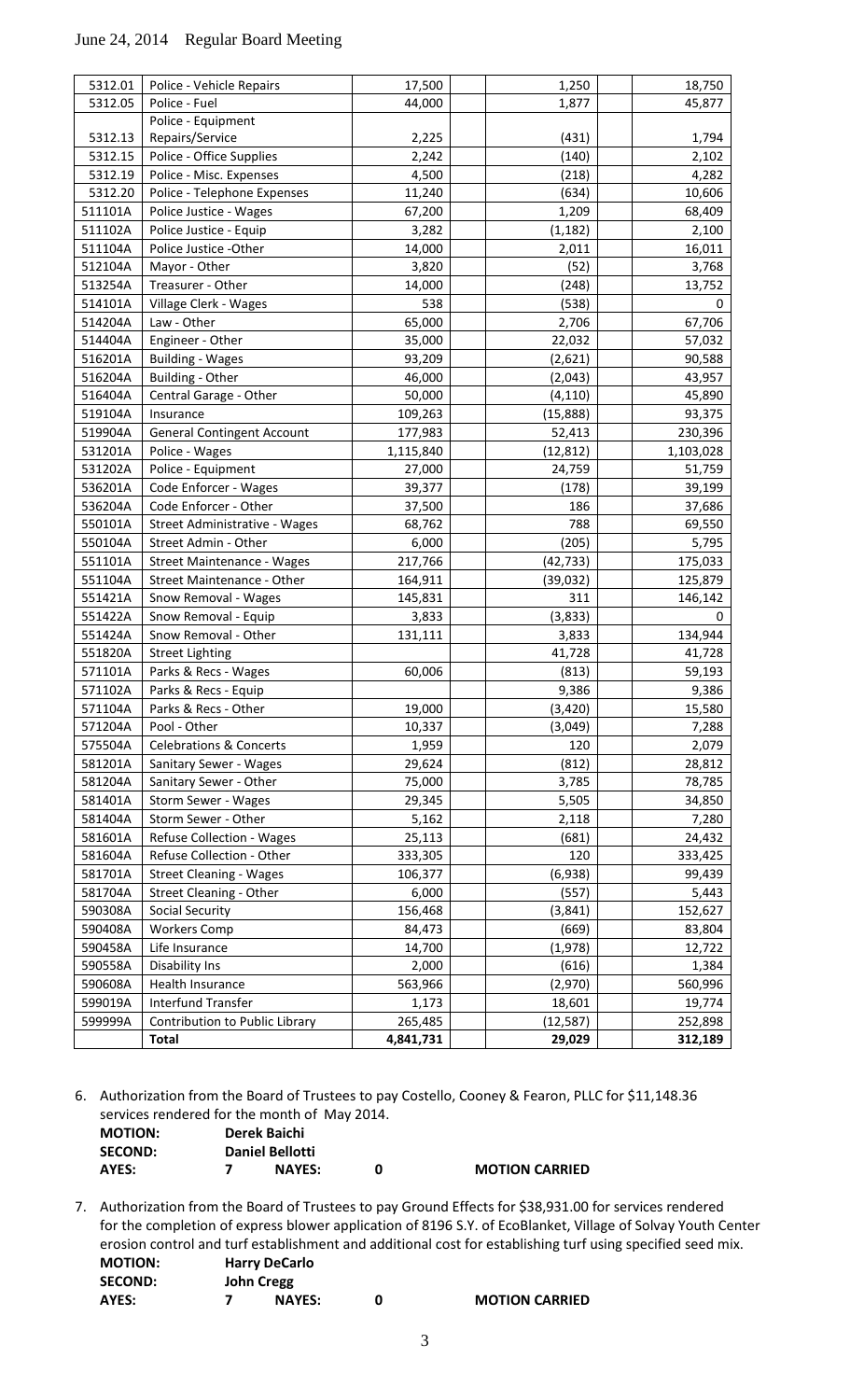8. Authorization from the Board to approve the submission of the Section 211 waiver for Conliff Richard Cox. The Village canvassed the complete and most current Civil Service list which contained thirteen (13) names. There were nine (9) no responses, three (3) responded but not interested and one (1) that stated an interest.

| <b>Daniel Bellotti</b> |  |  |  |  |  |
|------------------------|--|--|--|--|--|
|                        |  |  |  |  |  |
| <b>MOTION CARRIED</b>  |  |  |  |  |  |
|                        |  |  |  |  |  |

9. Authorization from the Board of Trustees to hire James LaRose IV as a part-time police officer Contingent that he completes Phase II training and polygraph exam effective June 28, 2014 at an hourly rate of \$17.10. **MOTION: John Fall Sr**

|       | SECOND: Thomas Tarolli |               |  |                       |
|-------|------------------------|---------------|--|-----------------------|
| AYES: |                        | <b>NAYES:</b> |  | <b>MOTION CARRIED</b> |

10. Authorization from the Board of Trustees to approve

**WHEREAS**, the property described by the following tax map number(s) and located at the following address(s) is/are in the Village of Solvay, is/are owned by the following owner(s); and

**WHEREAS**, as the aforesaid property owner(s) allows the property to accumulate high weeds, brush, grass, trash, debris, or other matter, in a manner that is unhealthy, hazardous, or dangerous and in violation of Chapter 56; and

**WHEREAS**, the owner(s) was notified by certified mail and/or posted on site and a follow up revealed the violation still exists

**NOW**, be it resolved that the Village of Solvay Board shall authorize the property to be cut, trimmed, and removed by the Village Representatives, and all actual costs of work or services rendered at the direction of the Village Board, shall be assessed and collected in the same manner and time as the taxes levied on the premises.

|               | <b>STREET ADDRESS</b> |                         |                        | TAX MAP      | <b>NAME OF OWNER</b>       |
|---------------|-----------------------|-------------------------|------------------------|--------------|----------------------------|
|               | 128 Freeman Ave       |                         |                        | 010.-06-15.0 | Jill Lewis                 |
|               | 215 Boulder Rd        |                         |                        | 012.-01-20.0 | Helen Sokolowski           |
|               | 613 Third St          |                         |                        | 005.-06-04.0 | <b>Ralph Sanders</b>       |
|               | 312 Cogswell Ave      |                         |                        | 004.-08-11.0 | Specialized Loan Servicing |
|               | 101 Barclay St        |                         |                        | 011.-02-01.0 | John P. McGory             |
|               | 110 Wynthrop Rd.      |                         |                        | 009.-08-06.0 | Jeanne M. Sharples         |
|               | 209-217 Charles Ave   |                         |                        | 011.-09-05.1 | Leer Development Group     |
|               | 210 Lamont Ave        |                         |                        | 010.-05-10.0 | Mercedes & Robert Jones    |
|               | 618 Third St          |                         |                        | 004.-09-22.1 | <b>Walter Wing</b>         |
|               | 323 Second St         |                         |                        | 007.-06-02.1 | Ann S. Ballard             |
|               | 321 Second St         |                         |                        | 007.-06-03.0 | <b>Michael Ross</b>        |
| 120 Worth Ave |                       |                         | 005.-07-11.0           | Tina Baum    |                            |
|               | 112 Worth Ave         |                         |                        | 005.-07-07.0 | Patrick LaBlanc            |
|               | 306 First St          |                         |                        | 007.-01-02.0 | Entourage REI LLC          |
|               | 709 Second St         |                         |                        | 004.-09-06.0 | <b>Brian Hunt</b>          |
|               | 208-210 William St    |                         |                        | 010.-16-01.0 | Alfonso F. Pestillo        |
|               | 405 Third St          |                         |                        | 007.-08-01.0 | Hiroto G. Naro             |
|               | 314 Darrow Ave        |                         |                        | 003.-04-08.0 | Liedka William R.          |
|               | 105 Fay Rd.           |                         |                        | 015.-01-38.0 | Mary Lynch                 |
|               | <b>MOTION:</b>        |                         | <b>Daniel Bellotti</b> |              |                            |
|               | <b>SECOND:</b>        | Derek Baichi            |                        |              |                            |
|               | <b>AYES:</b>          | $\overline{\mathbf{z}}$ | <b>NAYES:</b>          | 0            | <b>MOTION CARRIED</b>      |
|               |                       |                         |                        |              |                            |

11. Approving the Trump/Power Street Bioretention and Highway Garage Green Infrastructure projects and authorizing the Mayor to sign contracts with DE Tarolli and J&J Landscaping in connection therewith, in accordance with and as specified in the Onondaga County Bid Documents, bid reference No. 7724 and in accordance with the Onondaga County Save the Rain Program.

| <b>MOTION:</b> | <b>John Cregg</b> |               |  |                       |
|----------------|-------------------|---------------|--|-----------------------|
| <b>SECOND:</b> | John Fall Sr      |               |  |                       |
| AYES:          |                   | <b>NAYES:</b> |  | <b>MOTION CARRIED</b> |

12. Authorization from the Board of Trustees to authorize James DiFulio from a part-time police officer to a full time second class police officer effective June 28, 2014. **MOTION: John Fall Sr SECOND: Thomas Tarolli**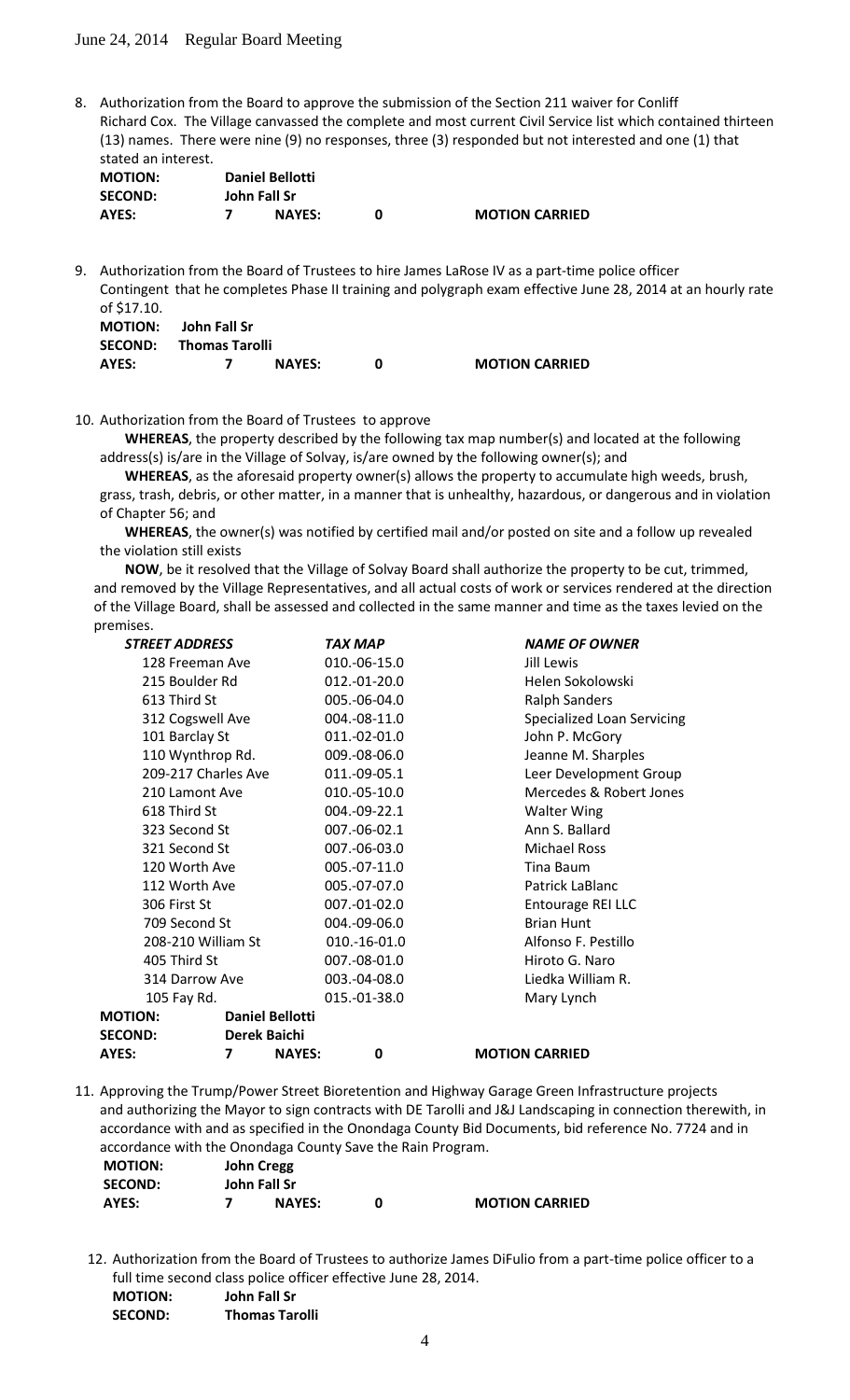| Harry DeCarlo         | <b>Trustee</b> | Voted | Yes |
|-----------------------|----------------|-------|-----|
| Daniel Bellotti       | Trustee        | Voted | Yes |
| John Fall Sr          | <b>Trustee</b> | Voted | Yes |
| Derek Baichi          | Trustee        | Voted | No  |
| John Cregg            | <b>Trustee</b> | Voted | Yes |
| <b>Thomas Tarolli</b> | Deputy Mayor   | Voted | Yes |
| Ronald Benedetti      | Mayor          | Voted | Yes |

The foregoing Resolution was thereupon declared duly adopted.

DATED: June 24, 2014

13. Thomas Tarolli introduced proposed Local Law No. C-2014 to amend Chapter 109 (titled "Licensing") of the Code of the Village of Solvay to impose certain licensing obligations upon individuals or entities operating a restaurant, eating place, lunch counter or similar place for the sale or consumption of food and beverage, seconded by **Daniel Bellotti:** 

**WHEREAS**, no other agency has the legal authority or jurisdiction to approve or directly undertake the enactment of a local law in the Village of Solvay.

**NOW, THEREFORE**, it is

**RESOLVED AND DETERMINED**, that there are no other involved agencies, the Village Board shall act as lead agency, and that the enactment of proposed Local Law C-2014 is a Type 2 action in accordance with 6NYCRR Part 617.5(c)(20) and will have no significant effect on the environment, thus concluding the environmental review process; and it is further

**RESOLVED**, that the Village Board shall conduct a public hearing as to the enactment of proposed Local Law No. C-2014 at the Town of Geddes Town Hall, 1000 Woods Road, in the Village of Solvay, on July 22, 2012, at 6:00 p.m., or as soon thereafter as the matter can be heard, at which time all persons interested in the subject shall be heard.

The question of the adoption of the foregoing resolution was duly put to a vote and upon roll call, the vote was as follows:

| <b>Daniel Bellotti</b>  | <b>Trustee</b> | <b>Voted</b> | <b>Yes</b> |
|-------------------------|----------------|--------------|------------|
| John Fall, Sr.          | <b>Trustee</b> | <b>Voted</b> | <b>Yes</b> |
| <b>Thomas Tarolli</b>   | <b>Trustee</b> | <b>Voted</b> | <b>Yes</b> |
| <b>John Cregg</b>       | <b>Trustee</b> | <b>Voted</b> | <b>Yes</b> |
| Derek Baichi            | <b>Trustee</b> | <b>Voted</b> | <b>Yes</b> |
| <b>Harry DeCarlo</b>    | <b>Trustee</b> | <b>Voted</b> | <b>Yes</b> |
| <b>Ronald Benedetti</b> | <b>Mayor</b>   | <b>Voted</b> | Yes        |

The foregoing Resolution was thereupon declared duly adopted. **DATED: June 24, 2014**

# **VILLAGE OF SOLVAY PROPOSED LOCAL LAW NO. C-2014 A Local Law Amending Chapter 109, titled "Licensing," of the Village of Solvay Code**

Be it enacted by the Trustees of the Village of Solvay, that this local law amends Chapter 109 of the Code of the Village of Solvay (hereinafter "Code"), titled "Licensing," to impose certain licensing obligations on individuals or entities operating a restaurant, eating place, lunch counter or similar place for the sale or consumption on the premises of food and beverage, as follows:

## **SECTION 1 .**

So that Section 109-1 of the Code of the Village of Solvay shall be amended so as to read, in its entirety, as follows:

"§ 109-1 LEGISLATIVE INTENT.

The purpose of this Chapter shall be to preserve the public peace and good order in the Village of Solvay and to contribute to the public welfare and good order of its people by enforcing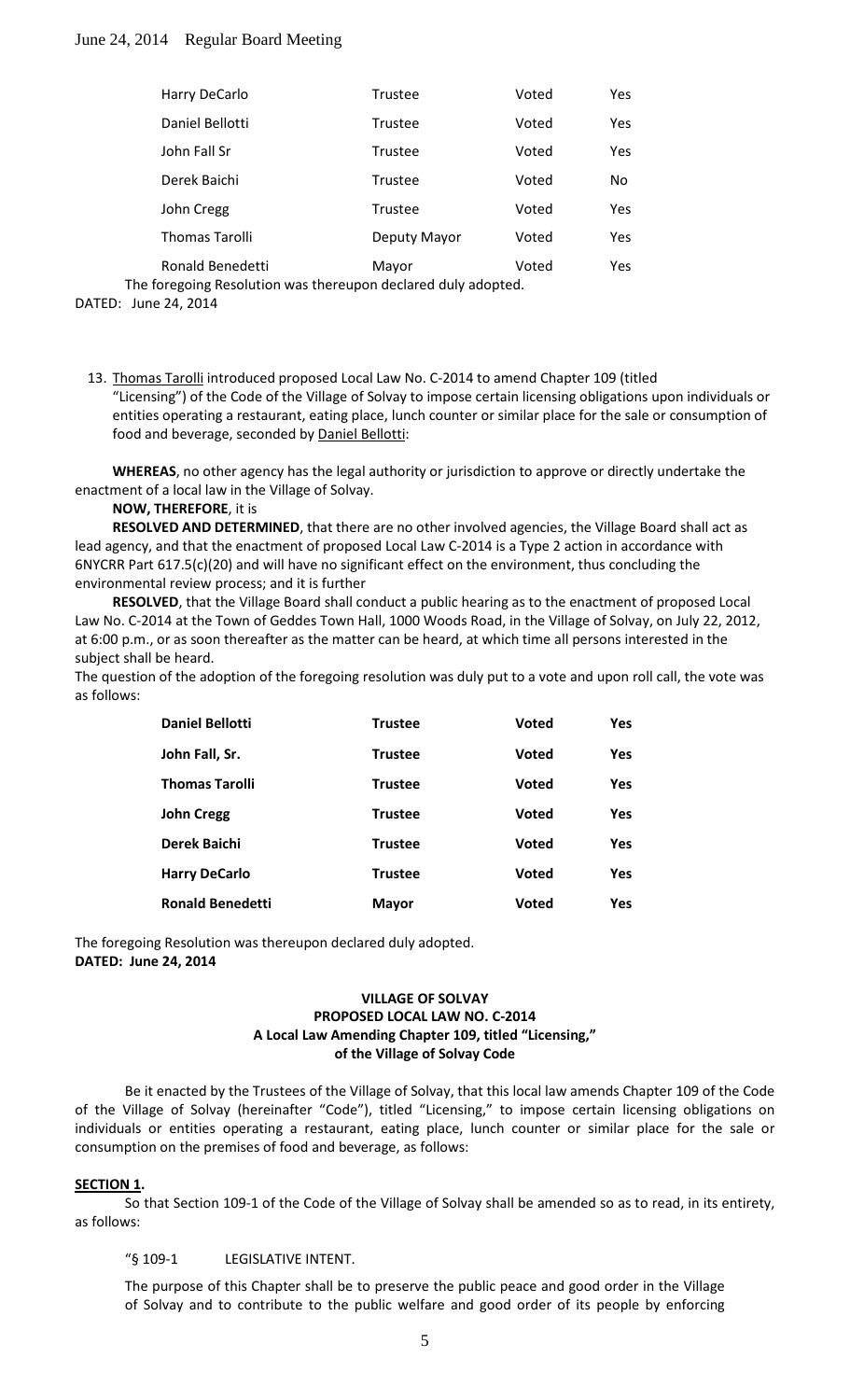certain regulations and restrictions, which shall include licensing and registration obligations, on hawkers, vendors, solicitors and peddlers in order to prevent fraud, crime and unethical and dishonest business practices within the Village of Solvay and to protect our citizens from such behavior."

## **SECTION 2 .**

So that Section 109-3 of the Code of the Village of Solvay shall be amended so as to read, in its entirety, as follows:

"§109-3LICENSE REQUIRED.

It shall be unlawful for any person to engage in, conduct, manage, operate or cause to be conducted, managed or operated within the limits of the Village the business of hawker, vendor, solicitor, peddler or charitable solicitor, or operate a restaurant, eating place, lunch counter or similar place for the sale or consumption on the premises of food and beverages, without first obtaining a license from the Village Clerk."

### **SECTION 3 .**

So that Section 109-5 of the Code of the Village of Solvay shall be amended so as to read, in its entirety, as follows:

### "§109-5INFORMATION REQUIRED WITH APPLICATION.

Each applicant for a license shall file with the Village Clerk, on a form to be provided by the Village of Solvay, an application, in writing, which shall give the following information and be signed and affirmed by the applicant under the penalties of perjury:

- A. If the applicant is a hawker, vendor, solicitor, peddler or charitable solicitor, the applicant shall provide the following information:
	- a. the name, age and physical description of the applicant;
	- b. his or her complete permanent home and local address and the telephone number at such address;
	- c. the name and address of the organization or person for whom solicitation is being made and the telephone number at such address;
	- d. a description of the nature of the business and the goods, services or wares to be sold and sufficient information to determine the business to be transacted;
	- e. the days, dates and routes of business or solicitation in the Village of Solvay, which, unless special permission is granted by the Village Clerk, shall be between the hours of 9:00 a.m. and 7:00 p.m.;
	- f. a statement as to whether or not the applicant has been convicted of a crime, misdemeanor or disorderly conduct offense, and where and when so convicted, the nature of the offense and the penalty, if any; and
	- g. the make, model, year, color and license plate number of the automobiles used by the applicant during the period of solicitation in the Village and the driver identification number and state of issuance on applicant's driver's license.
- B. If the applicant operates a restaurant, eating place, lunch counter or similar place for the sale or consumption on the premises of food or beverages, the applicant shall provide the following information:
	- a. the name, address and telephone number of the business;
	- b. the name, address and telephone number of the building owner;
	- c. the hours and days of operation;
	- d. if licensed by the New York State Alcoholic Beverage Control Board, the license number;
	- e. a list of all State and County licenses held by the business;
	- f. if the applicant is a partnership, association or LLC, a list of all partners or members, including address or, if a sole proprietorship, the name of the sole proprietor; and
	- g. any assumed names of the business (D/B/A/)."

## **SECTION 4 .**

So that Section 109-8 of the Code of the Village of Solvay shall be amended so as to read, in its entirety, as follows:

"§109-8INFORMATION ON LICENSE.

Each applicant shall be issued a license by the Village Clerk, upon which shall be impressed the Official Seal of the Village of Solvay and the period for which said license shall be valid. Licenses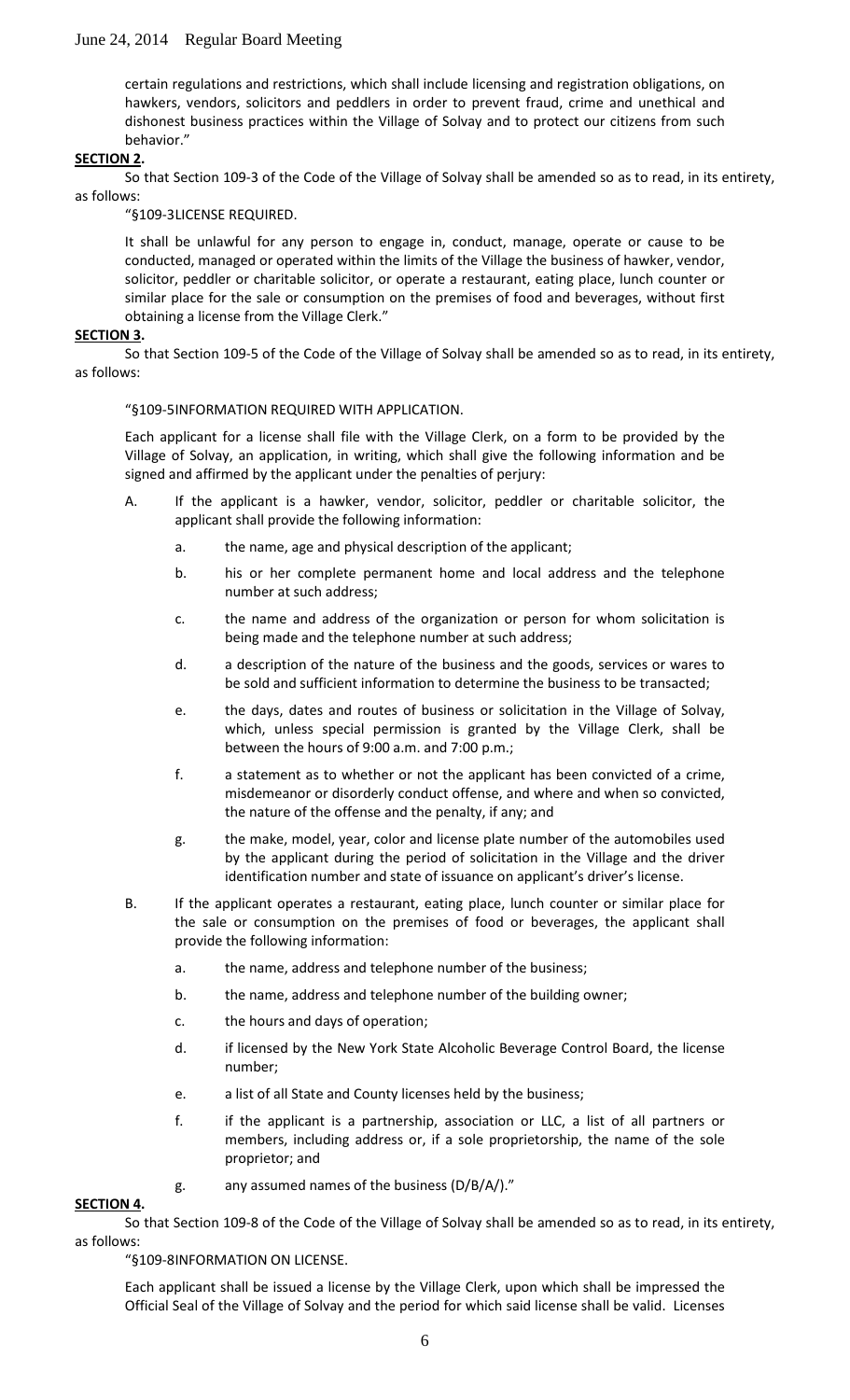issued to a hawker, vendor, solicitor, peddler or charitable solicitor shall be valid for a period not to exceed thirty (30) calendar days from the date of issuance. Licenses issued to an applicant who operates a restaurant, eating place, lunch counter or similar place for the sale or consumption on the premises of food or beverages shall be valid for a period not to exceed one (1) year."

## **SECTION 5 .**

So that Section 109-9 of the Code of the Village of Solvay shall be amended so as to read, in its entirety, as follows:

"§109-9DISPLAY OF LICENSE.

The licensee shall carry or display the license at all times when conducting business in the Village and shall exhibit it to any citizen or Village official upon request. At the conclusion of the period for which the license was issued, said license shall be returned to the Village Clerk."

#### **SECTION 6 .**

So that Section 109-11 of the Code of the Village of Solvay shall be amended so as to read, in its entirety, as follows:

"§109-11 TRANSFER OF LICENSE PROHIBITED.

No license issued under the provisions of this Chapter shall be used at any time by any person or business other than the one to whom it was issued."

#### **SECTION 7 .**

So that Section 109-12 of the Code of the Village of Solvay shall be amended so as to read, in its entirety, as follows:

"§109-12 PROHIBITIONS.

Every hawker, vendor, solicitor, peddler or charitable solicitor to whom a license is issued under the terms of this Chapter shall be governed by the following rules and regulations:

- A. Licensee shall not falsely or fraudulently misrepresent the quantity, character or quality of any article offered for sale.
- B. Licensee shall not stand or permit the vehicle used by them to stand in any public place or street for more than ten (10) minutes, or in front of any premises for any time if the owner or lessee objects.
- C. Licensee shall not create or maintain any booth or other obstruction upon any street or public place for the purposes of selling or exposing for sale any goods, wares or merchandise.
- D. Licensee shall not sell any merchandise within two hundred fifty feet (250') of any school between the hours of 8:00 a.m. and 4:00 p.m. on school days.
- E. No person subject to the terms of this Chapter shall enter or attempt to enter the house or apartment of any resident in the Village without an express invitation from the occupant of the house or apartment.
- F. No person subject to the terms of this Chapter shall conduct themselves in such a manner as to annoy or harass any person while soliciting within the Village.

### **SECTION 8 .**

So that Section 109-15 of the Code of the Village of Solvay shall be amended so as to read, in its entirety, as follows:

"§109-15 APPEALS.

In the event that an application for a license is revoked or denied, the applicant may appeal to the Board of Trustees of the Village of Solvay, which shall set a time and place for a hearing. Such hearing shall be held within fifteen (15) days after a request for an appeal has been filed with the Village Clerk and at which hearing the applicant will be given an opportunity to present their reasons why the license should be issued. The decision of the Board of Trustees is final."

#### **SECTION 9 . EFFECTIVE DATE**.

This Local Law shall take effect upon its filing in the Office of the Secretary of State.

#### **NEW BUSINESS**

\*\*\*\*\*\*\*\*\*\*\*\*\*\*\*\*\*\*\*\*\*\*\*\*\*\*\*\*\*\*\*\*\*\*\*\*\*\*\*\*\*\*\*\*\*\*\*\*\*\*\*\*\*\*\*\*\*\*\*\*\*\*\*\*\*\*\*\*\*\*\*\*\*\*\*\*\*\*\*\*\*\*\*\*\*\*\*\*\*\* Resolved that this Board of Trustees move into Executive Session to discuss a personnel matter at 6:50 p.m. **MOTION: John Fall Sr SECOND: Derek Baichi AYES: 7 NAYES: 0 MOTION CARRIED**

Resolved that the Executive Session be closed and that this Board return to the regular meeting at 7:55 p.m. **MOTION: Daniel Bellotti**